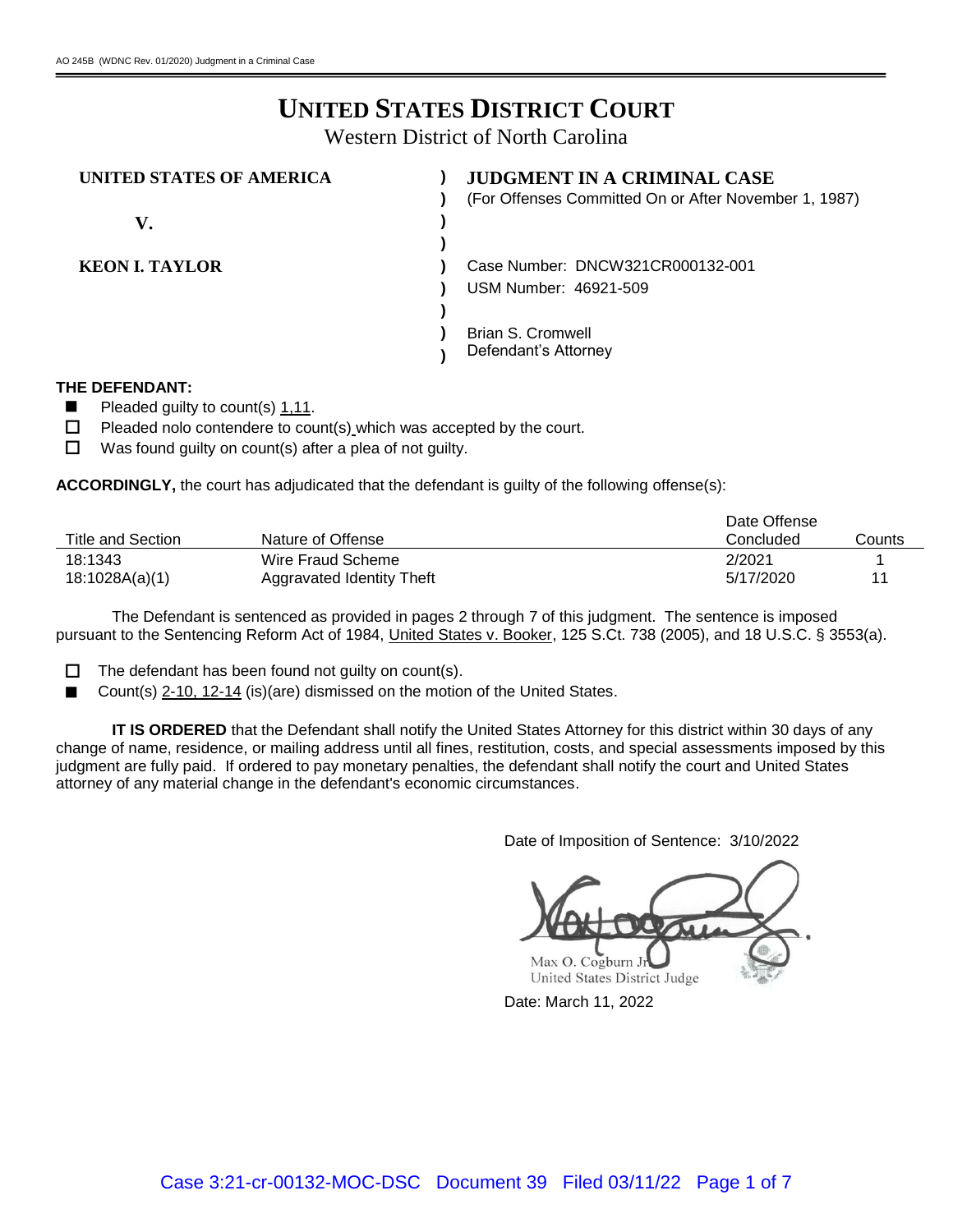Defendant: Keon I. Taylor Judgment- Page **2** of **7** Case Number: DNCW321CR000132-001

#### **IMPRISONMENT**

The defendant is hereby committed to the custody of the United States Bureau of Prisons to be imprisoned for a term of THIRTY-SIX (36) MONTHS on Count 1, TWENTY-FOUR (24) MONTHS on Count 11 to be served consecutively to Count 1, for a total term of SIXTY (60) MONTHS.

- The Court makes the following recommendations to the Bureau of Prisons:
	- 1. Placed in a facility as close to Charlotte, NC as possible, consistent with the needs of BOP.
	- 2. Participation in any available educational and vocational opportunities.
	- 3. Participation in the Federal Inmate Financial Responsibility Program.
	- 4. Participation in any available substance abuse treatment program and, if eligible, receive benefits of 18:3621(e)(2).
	- 5. Defendant shall support all dependents from prison earnings.
- The Defendant is remanded to the custody of the United States Marshal.

 $\Box$  The Defendant shall surrender to the United States Marshal for this District:

 $\Box$  As notified by the United States Marshal.

 $\Box$  At on .

- $\Box$  The Defendant shall surrender for service of sentence at the institution designated by the Bureau of Prisons:
	- $\Box$  As notified by the United States Marshal.
	- $\Box$  Before 2 p.m. on ...
	- $\Box$  As notified by the Probation Office.

#### **RETURN**

I have executed this Judgment as follows:

Defendant delivered on \_\_\_\_\_\_\_\_\_\_ to \_\_\_\_\_\_\_\_\_\_\_\_\_\_\_\_\_\_\_\_\_\_\_\_\_\_\_\_\_\_\_\_\_\_\_\_\_\_\_ at

\_\_\_\_\_\_\_\_\_\_\_\_\_\_\_\_\_\_\_\_\_\_\_\_\_\_\_\_\_\_\_\_\_\_\_\_\_\_\_\_, with a certified copy of this Judgment.

United States Marshal

By:

Deputy Marshal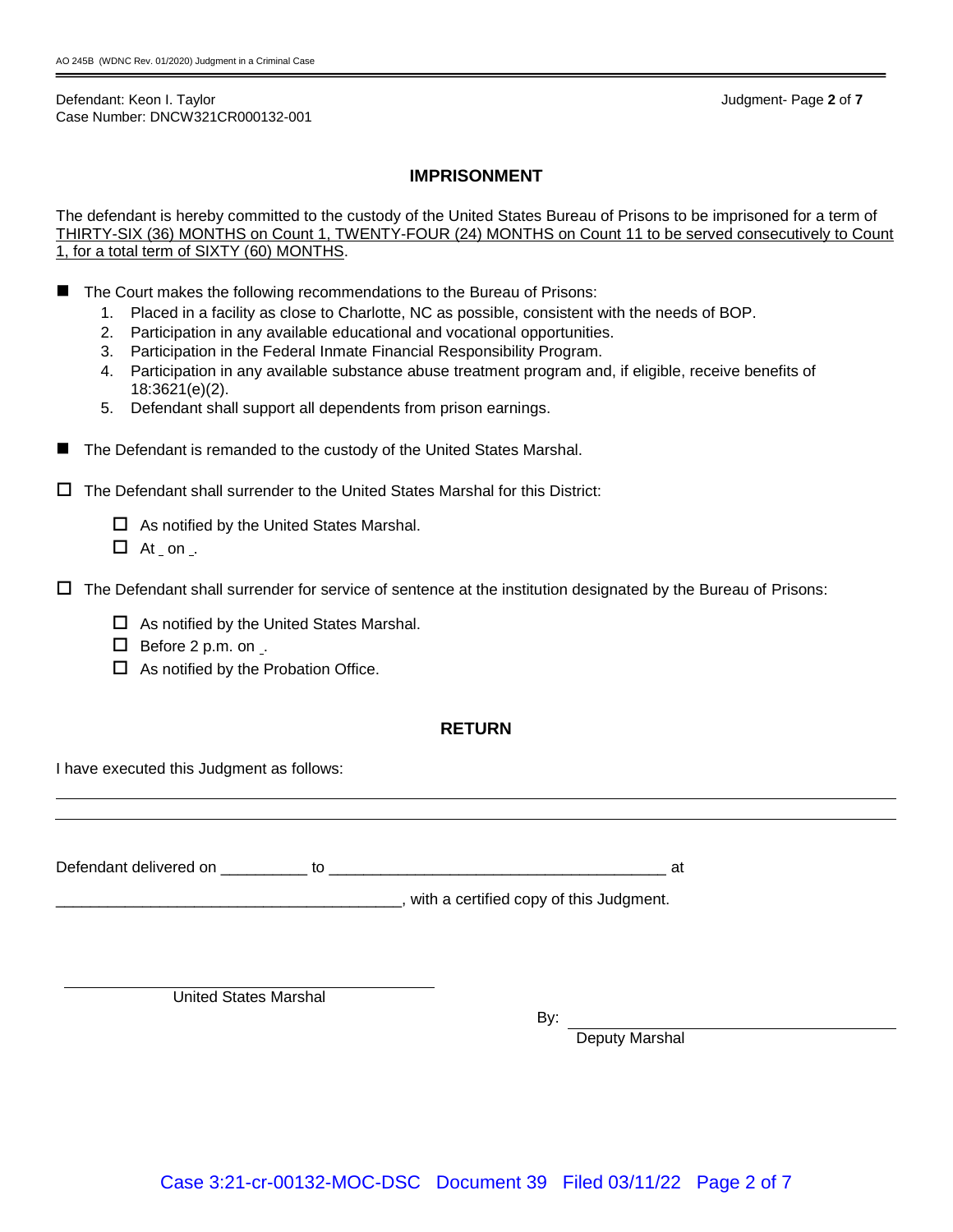Defendant: Keon I. Taylor Judgment- Page **3** of **7** Case Number: DNCW321CR000132-001

## **SUPERVISED RELEASE**

Upon release from imprisonment, the defendant shall be on supervised release for a term of THREE (3) YEARS on Count 1, ONE (1) YEAR on Count 11; to run concurrently.

 $\Box$  The condition for mandatory drug testing is suspended based on the court's determination that the defendant poses a low risk of future substance abuse.

## **CONDITIONS OF SUPERVISION**

The defendant shall comply with the mandatory conditions that have been adopted by this court.

- 1. The defendant shall not commit another federal, state, or local crime.
- 2. The defendant shall not unlawfully possess a controlled substance.
- 3. The defendant shall refrain from any unlawful use of a controlled substance. The defendant shall submit to one drug test within 15 days of release from imprisonment and at least two periodic drug tests thereafter, as determined by the Court (unless omitted by the Court).
- 4. The defendant shall cooperate in the collection of DNA as directed by the probation officer (unless omitted by the Court).

The defendant shall comply with the discretionary conditions that have been adopted by this court and any additional conditions ordered.

- 5. The defendant shall report to the probation office in the federal judicial district where he/she is authorized to reside within 72 hours of release from imprisonment, unless the probation officer instructs the defendant to report to a different probation office or within a different time frame.
- 6. The defendant shall report to the probation officer in a manner and frequency as directed by the Court or probation officer.
- 7. The defendant shall not leave the federal judicial district where he/she is authorized to reside without first getting permission from the Court or probation officer.
- 8. The defendant shall answer truthfully the questions asked by the probation officer. However, defendant may refuse to answer a question if the truthful answer would tend to incriminate him/her of a crime. Refusal to answer a question on that ground will not be considered a violation of supervised release.
- 9. The defendant shall live at a place approved by the probation officer. The probation officer shall be notified in advance of any change in living arrangements (such as location and the people with whom the defendant lives). If advance notification is not possible due to unanticipated circumstances, the defendant shall notify the probation officer within 72 hours of becoming aware of a change or expected change.
- 10. The defendant shall allow the probation officer to visit him/her at any time at his/her home or any other reasonable location as determined by the probation office, and shall permit the probation officer to take any items prohibited by the conditions of his/her supervision that the probation officer observes.
- 11. The defendant shall work full time (at least 30 hours per week) at lawful employment, actively seek such gainful employment or be enrolled in a full time educational of vocational program unless excused by the probation officer. The defendant shall notify the probation officer within 72 hours of any change regarding employment or education.
- 12. The defendant shall not communicate or interact with any persons he/she knows is engaged in criminal activity, and shall not communicate or interact with any person he/she knows to be convicted of a felony unless granted permission to do so by the probation officer.
- 13. The defendant shall notify the probation officer within 72 hours of being arrested or questioned by a law enforcement officer.
- 14. The defendant shall not own, possess, or have access to a firearm, ammunition, destructive device, or dangerous weapon (i.e., anything that was designed, or was modified for, the specific purpose of causing bodily injury or death to another person such as nunchakus or tasers).
- 15. The defendant shall not act or make any agreement with a law enforcement agency to act as a confidential informant without first getting the permission of the Court.
- 16. The defendant shall refrain from excessive use of alcohol and shall not unlawfully purchase, possess, use, distribute or administer any narcotic or controlled substance or any psychoactive substances (including, but not limited to, synthetic marijuana, bath salts) that impair a person's physical or mental functioning, whether or not intended for human consumption, or any paraphernalia related to such substances, except as duly prescribed by a licensed medical practitioner.
- 17. The defendant shall participate in a program of testing for substance abuse. The defendant shall refrain from obstructing or attempting to obstruct or tamper, in any fashion, with the efficiency and accuracy of the testing. The defendant shall participate in a substance abuse treatment program and follow the rules and regulations of that program. The probation officer will supervise the defendant's participation in the program (including, but not limited to, provider, location, modality, duration, intensity) (unless omitted by the Court).
- 18. The defendant shall not go to, or remain at any place where he/she knows controlled substances are illegally sold, used, distributed, or administered without first obtaining the permission of the probation officer.
- 19. The defendant shall submit to a search if the Probation Officer has a reasonable suspicion that the defendant has committed a crime or a violation of a condition of supervised release. Such a search may be conducted by a U.S. Probation Officer, and such other law enforcement personnel as the probation officer may deem advisable, without a warrant or the consent of the defendant. Such search may be of any place where evidence of the above may reasonably be expected to be found, including defendant's person, property, house, residence, vehicle, communications or data storage devices or media or office.
- 20. The defendant shall pay any financial obligation imposed by this judgment remaining unpaid as of the commencement of the sentence of probation or the term of supervised release in accordance with the schedule of payments of this judgment. The defendant shall notify the court of any changes in economic circumstances that might affect the ability to pay this financial obligation.
- 21. The defendant shall support all dependents including any dependent child, or any person the defendant has been court ordered to support.
- 22. The defendant shall participate in transitional support services (including cognitive behavioral treatment programs) and follow the rules and regulations of such program. The probation officer will supervise the defendant's participation in the program (including, but not limited to, provider, location, modality, duration, intensity). Such programs may include group sessions led by a counselor or participation in a program administered by the probation officer.
- 23. The defendant shall follow the instructions of the probation officer related to the conditions of supervision.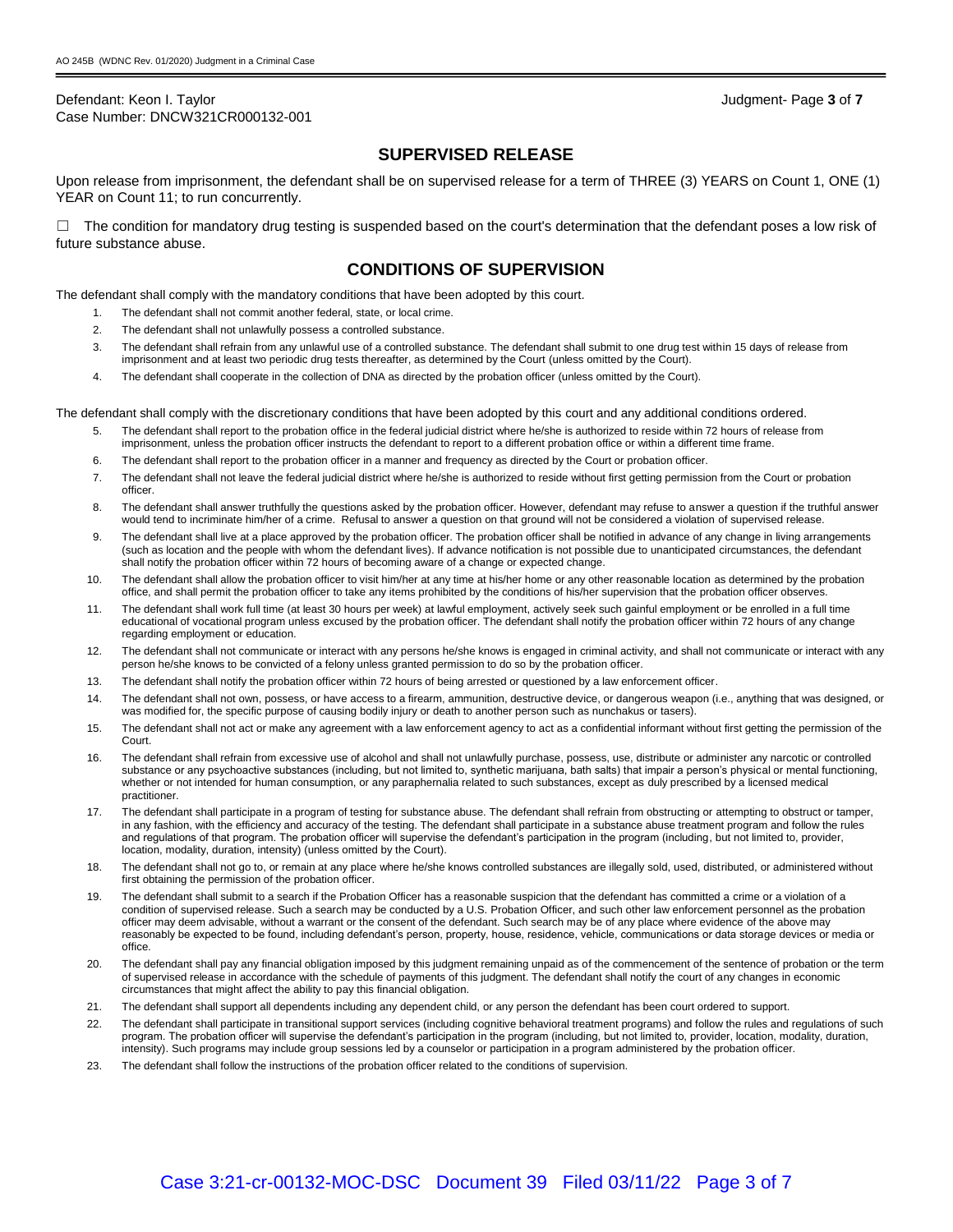#### Defendant: Keon I. Taylor Judgment- Page **4** of **7** Case Number: DNCW321CR000132-001

# **CRIMINAL MONETARY PENALTIES**

The defendant shall pay the following total criminal monetary penalties in accordance with the Schedule of Payments.

| <b><i>ASSESSMENT</i></b> | TUTION<br>-----<br>ט⊐ר | <b>FINE</b> |
|--------------------------|------------------------|-------------|
| \$200.00                 | .849.50<br>Տ25^        | \$0.00      |

 The determination of restitution is deferred until. Upon such a determination an *Amended Judgment in a Criminal Case (AO 245C)* will be entered. Failing such a determination by, restitution amount becomes \$0.00 without further Order of the Court.

# **INTEREST**

The defendant shall pay interest on any fine or restitution of more than \$2,500.00, unless the fine or restitution is paid in full before the fifteenth day after the date of judgment, pursuant to 18 U.S.C. § 3612(f). All of the payment options on the Schedule of Payments may be subject to penalties for default and delinquency pursuant to 18 U.S.C. § 3612(g).

The court has determined that the defendant does not have the ability to pay interest and it is ordered that:

- $\blacksquare$  The interest requirement is waived.
- $\square$  The interest requirement is modified as follows:

# **COURT APPOINTED COUNSEL FEES**

 $\square$  The defendant shall pay court appointed counsel fees.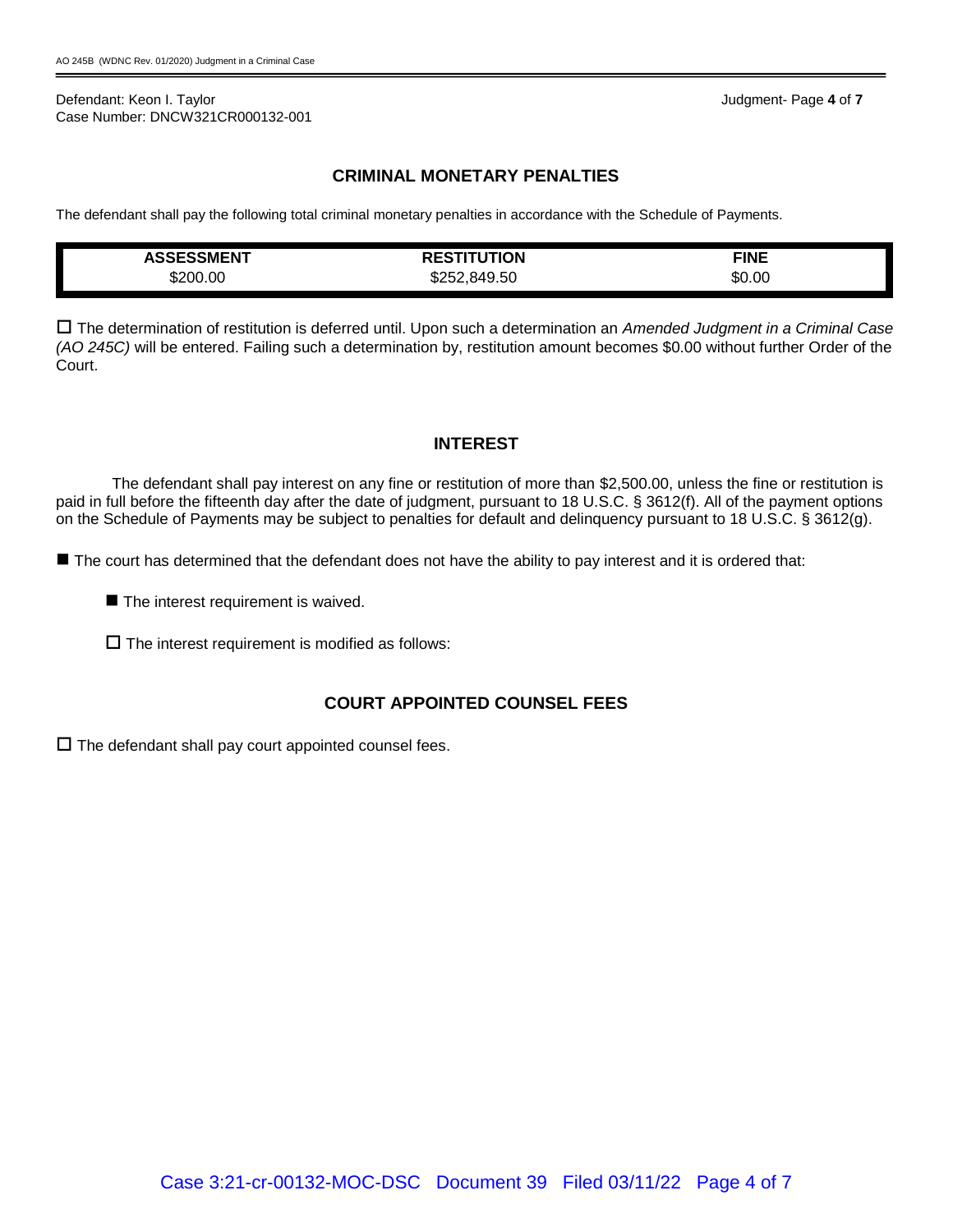Defendant: Keon I. Taylor Judgment- Page **5** of **7** Case Number: DNCW321CR000132-001

# **RESTITUTION PAYEES**

The defendant shall make restitution to the following payees in the amounts listed below:

| <b>NAME OF PAYEE</b>                                    | AMOUNT OF RESTITUTION ORDERED |
|---------------------------------------------------------|-------------------------------|
| Arizona Department of Economic Security                 | \$40,266.00                   |
| <b>Employment Security Commission of North Carolina</b> | \$139,126.00                  |
| Massachusetts Department of Labor                       | \$41,378.00                   |
| Nevada Department of Employment, Training and Rehab     | \$3,067.00                    |
| Ohio Department of Job and Family Services              | \$9,901.50                    |
| <b>Small Business Administration (SBA)</b>              | \$13,000.00                   |
| State of Tennessee Department of Labor and Workforce    | \$6,111.00                    |
|                                                         |                               |

■ Joint and Several Restitution is Ordered as follows:

- Defendant and Co-Defendant Names and Case Numbers *(including defendant number)* if appropriate:
- Associated Defendant Name(s) and Case Number(s) *(including defendant number)* if appropriate:
- Court gives notice that this case may involve other defendants who may be held jointly and severally liable for payment of all or part of the restitution ordered herein and may order such payment in the future.

The victims' recovery is limited to the amount of their loss and the defendant's liability for restitution ceases if and when the victim(s) receive full restitution. Any payment not in full shall be divided proportionately among victims.

Pursuant to 18 U.S.C. § 3364(i), all nonfederal victims must be paid before the United States is paid.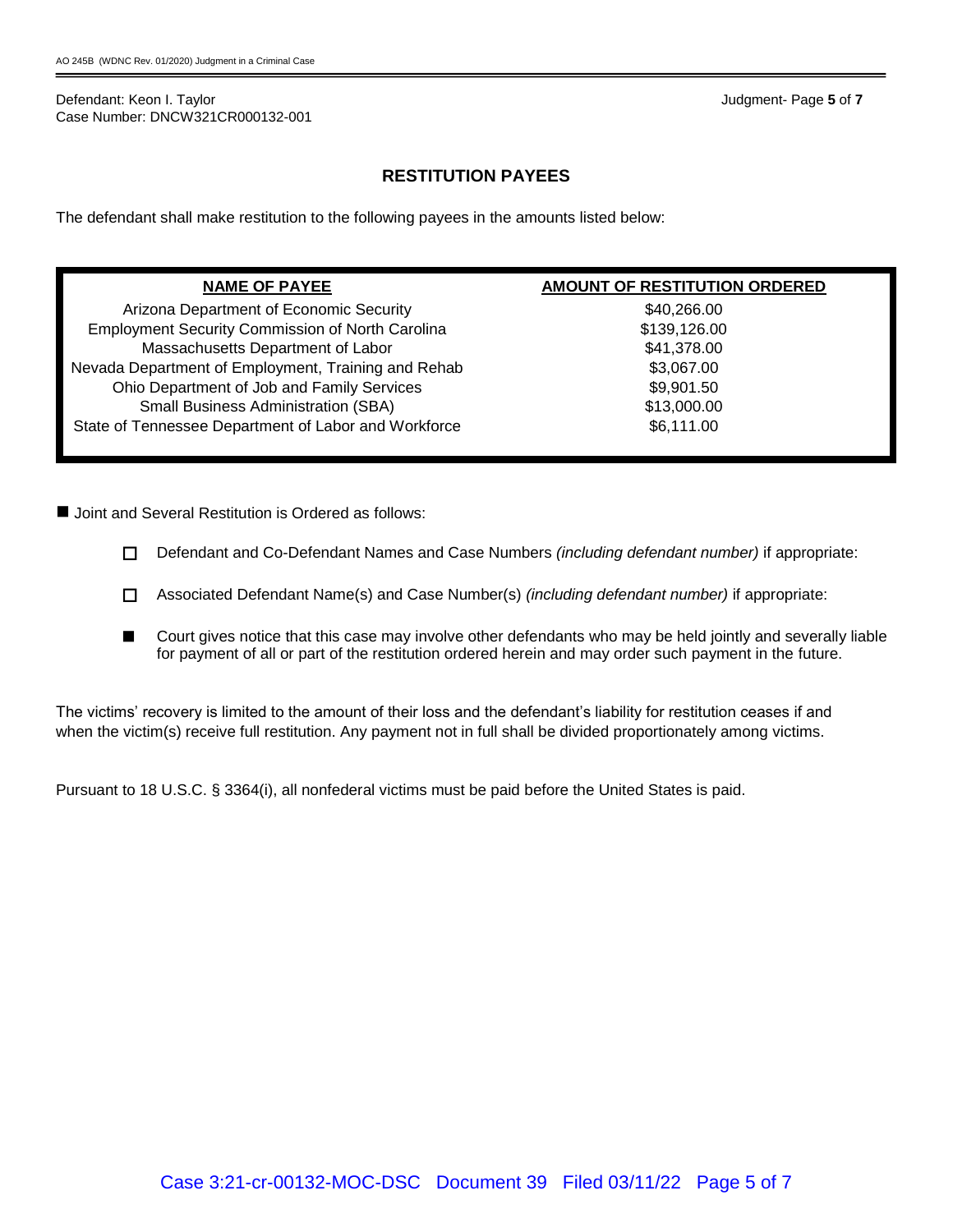Defendant: Keon I. Taylor Judgment- Page **6** of **7** Case Number: DNCW321CR000132-001

# **SCHEDULE OF PAYMENTS**

Having assessed the defendant's ability to pay, payment of the total criminal monetary penalties shall be due as follows:

A  $\Box$  Lump sum payment of \$0.00 due immediately, balance due

 $\Box$  Not later than

 $\square$  In accordance  $\square$  (C),  $\square$  (D) below; or

 $B \blacksquare$  Payment to begin immediately through the Financial Responsibility Program (may be combined with  $\blacksquare$  (D) below); or

C Payment in equal **monthly** installments of **\$50.00** to commence **60 days** after the date of this judgment; or

 $D \blacksquare$  In the event the entire amount of criminal monetary penalties imposed is not paid prior to the commencement of supervision through the Financial Responsibility Program, payments shall be made in equal **monthly** installments of **\$50.00** to commence **60 days** after release from imprisonment to a term of supervision. The U.S. Probation Officer shall pursue collection of the amount due, and may request to modify a payment schedule if appropriate 18 U.S.C. § 3572.

Special instructions regarding the payment of criminal monetary penalties:

 $\square$  The defendant shall pay the cost of prosecution.

 $\square$  The defendant shall pay the following court costs:

■ The defendant shall forfeit the defendant's interest in the following property to the United States as set forth in the Consent Order document 17 entered 7/27/2021.

Unless the court has expressly ordered otherwise in the special instructions above, if this judgment imposes a period of imprisonment payment of criminal monetary penalties shall be due during the period of imprisonment. **All criminal monetary penalty payments are to be made to the United States District Court Clerk, 401 West Trade Street, Room 1301, Charlotte, NC 28202**, except those payments made through the Bureau of Prisons' Inmate Financial Responsibility Program. All criminal monetary penalty payments are to be made as directed by the court.

#### **The Defendant shall receive credit for all payments previously made toward any criminal monetary penalties imposed.**

Payments shall be applied in the following order: (1) assessment, (2) restitution principal, (3) restitution interest, (4) AVAA assessment, (5) fine principal, (6) fine interest, (7) community restitution, (8) JVTA assessment, (9) penalties, and (10) costs, including cost of prosecution and court costs.